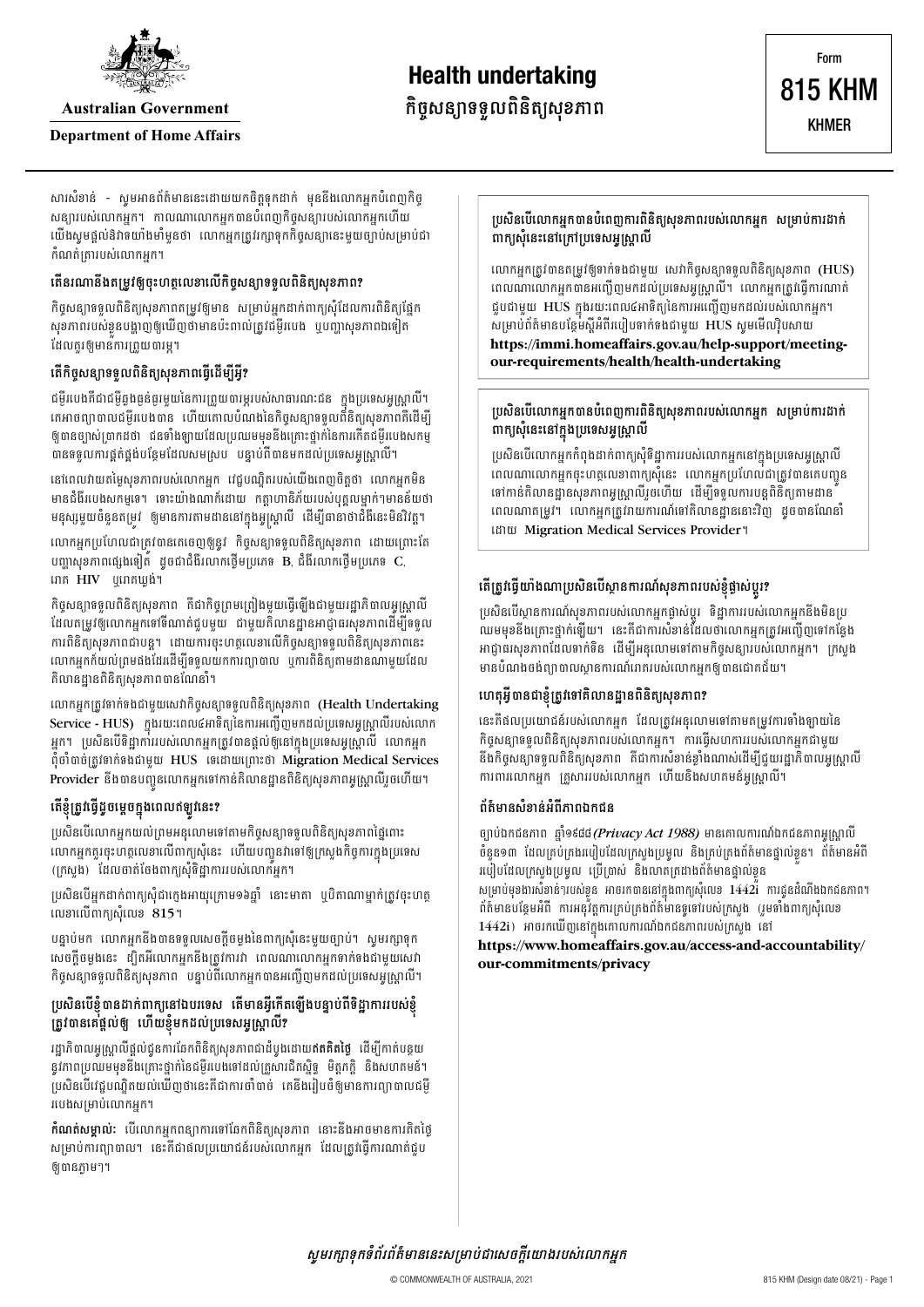ទំំព័រនេះត្រូវបានរក្សាទុកឲ្យនៅទំនេរដោយចេតនា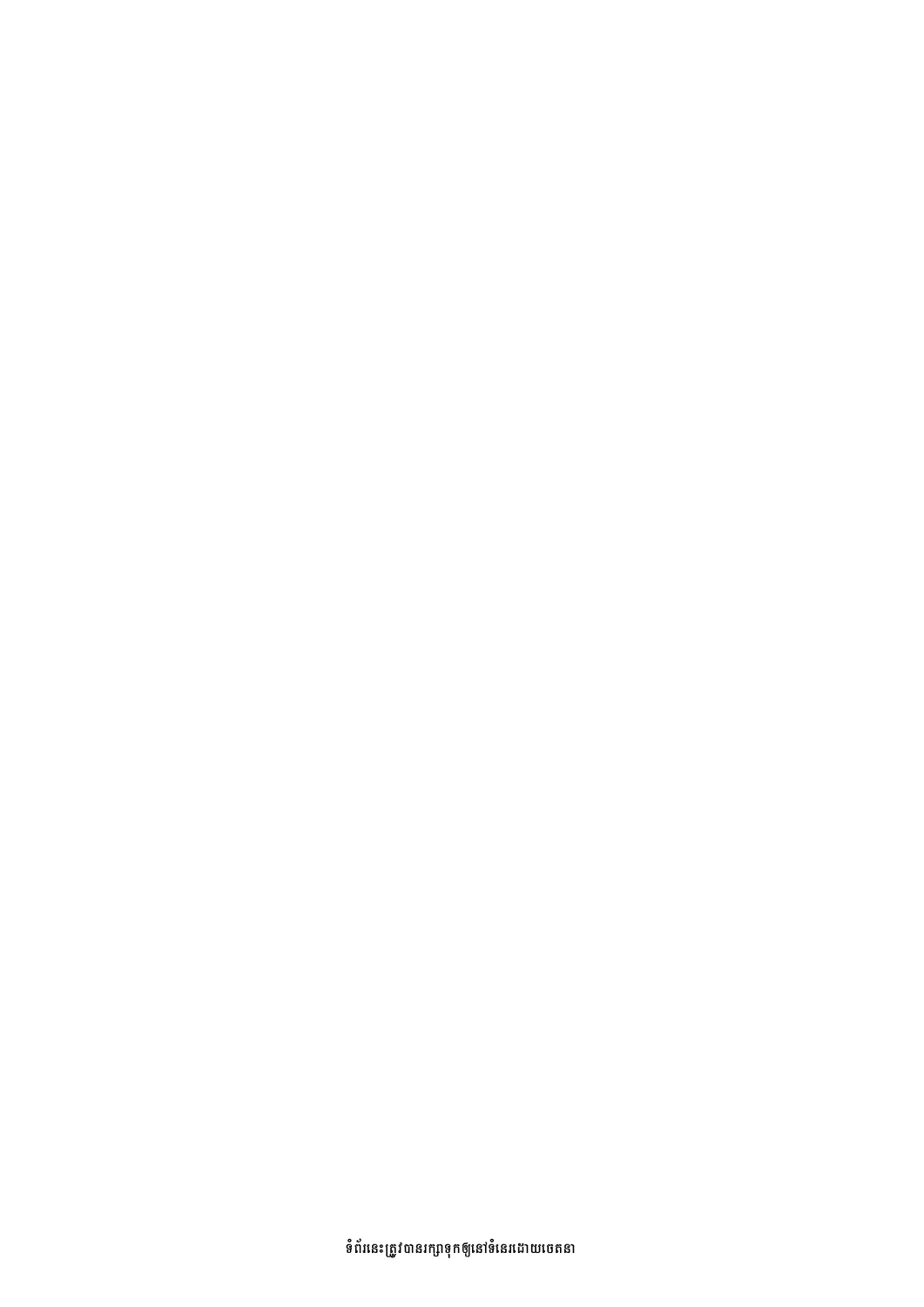

**Australian Government** 

#### **Department of Home Affairs**

# **Health undertaking**

កិច្ចសន្យាទទួលពិនិត្យសុខភាព

Form **815 KHM KHMER** 

|   | Please read the information about your health undertaking on page 1<br>of this form.                                                                 | Office use only                                                                                                                                                                                              |  |  |  |  |
|---|------------------------------------------------------------------------------------------------------------------------------------------------------|--------------------------------------------------------------------------------------------------------------------------------------------------------------------------------------------------------------|--|--|--|--|
|   | Please use a pen, and write neatly in English using BLOCK LETTERS.                                                                                   | HAP ID                                                                                                                                                                                                       |  |  |  |  |
|   | Tick where applicable $\vert \checkmark \vert$                                                                                                       | <b>ICSE Client ID</b>                                                                                                                                                                                        |  |  |  |  |
|   | សូមអានព័ត៌មានអំពីកិច្ចសន្យាទទួលពិនិត្យសុខភាពរបស់លោកអ្នកនៅទំព័រ 1 នៃពាក្យសុំនេះ។<br>សូមប្រើបិច ហើយសរសេរ <b>អក្សរពុម្ព</b> ជាភាសាអង់គ្លេសឲ្យបានច្បាស់។ |                                                                                                                                                                                                              |  |  |  |  |
|   | សូមដាក់សញ្ញា $(\checkmark)$ នៅកន្លែងណាអនុវត្ត<br>$\overline{\mathcal{V}}$                                                                            |                                                                                                                                                                                                              |  |  |  |  |
|   | Your details                                                                                                                                         | 3<br>Do you have a passport?                                                                                                                                                                                 |  |  |  |  |
|   | ព័ត៌មានពិស្តាររបស់លោកអ្នក                                                                                                                            | តើលោកអ្នកមានលិខិតឆ្លងដែនឬទេ?                                                                                                                                                                                 |  |  |  |  |
|   |                                                                                                                                                      | N <sub>0</sub><br>ទេ                                                                                                                                                                                         |  |  |  |  |
| 1 | Your full name                                                                                                                                       | Yes<br>Give details                                                                                                                                                                                          |  |  |  |  |
|   | ឈ្មោះពេញរបស់លោកអ្នក                                                                                                                                  | បាទ/ ចាស់<br>សូមផ្តល់ព័ត៌មានពិស្តារ                                                                                                                                                                          |  |  |  |  |
|   | Family name                                                                                                                                          | Passport number<br>លេខលិខិតឆ្លងដែន                                                                                                                                                                           |  |  |  |  |
|   | នាមត្រក្លុល<br>Given names                                                                                                                           | Country of passport                                                                                                                                                                                          |  |  |  |  |
|   | នាមខ្លួន                                                                                                                                             | ប្រទេសចេញលិខិតឆ្លងដែន                                                                                                                                                                                        |  |  |  |  |
|   |                                                                                                                                                      | DAY<br>MONTH<br>YEAR                                                                                                                                                                                         |  |  |  |  |
| 2 | DAY<br><b>MONTH</b><br><b>YEAR</b><br>Date of birth<br>ថ្ងៃ<br>ខែ<br>ឆ្នាំ<br>ថ្ងៃខែឆ្នាំកំណើត                                                       | ខែ<br>ថ្ងៃ<br>ឆ្នាំ<br>Date of issue<br>ផ្តល់នៅថ្ងៃ:                                                                                                                                                         |  |  |  |  |
|   |                                                                                                                                                      | Date of expiry<br>ផុតកំណត់នៅថ្ងៃ:                                                                                                                                                                            |  |  |  |  |
|   |                                                                                                                                                      | Issuing authority/<br>Place of issue as                                                                                                                                                                      |  |  |  |  |
|   |                                                                                                                                                      | shown in your<br>passport                                                                                                                                                                                    |  |  |  |  |
|   |                                                                                                                                                      | អាជ្ញាធរចេញឲ្យ/ទីកន្លែង                                                                                                                                                                                      |  |  |  |  |
|   |                                                                                                                                                      | ចេញឲ្យ ដូចមានបង្ហាញ<br>នៅក្នុងលិខិតឆ្លងដែន                                                                                                                                                                   |  |  |  |  |
|   |                                                                                                                                                      | របស់លោកអ្នក                                                                                                                                                                                                  |  |  |  |  |
|   |                                                                                                                                                      | Note: Most visa applicants will be required to hold a valid passport<br>before they can be granted a visa. It is strongly recommended that the<br>passport be valid for at least 6 months.                   |  |  |  |  |
|   |                                                                                                                                                      | If you change your passport after you have been granted a visa<br>you must notify the nearest Australian Visa Office or office of the<br>Department.                                                         |  |  |  |  |
|   |                                                                                                                                                      | <b>WARNING:</b> You will not be granted a visa without this information                                                                                                                                      |  |  |  |  |
|   |                                                                                                                                                      | <b>កំណត់សម្គាល់:</b> អ្នកដាក់ពាក្យសុំទិដ្ឋាការភាគច្រើននឹងតម្រូវឲ្យកាន់លិខិតឆ្លងដែនដែល<br>មានសុពលភាព មុននីងគេប្រគល់ឲ្យទិដ្ឋាការ។ នេះត្រូវបានណែនាំយាំងមាំម្ងួនថាលិខិត<br>ឆ្វងដែនត្រូវមានសុពលភាពយាំងតិច៦ខែ។     |  |  |  |  |
|   |                                                                                                                                                      | ប្រសិនបើលោកអ្នកផ្លាស់ប្តូរលិខិតឆ្លងដែនរបស់លោកអ្នក  បន្ទាប់ពីលោកអ្នកត្រូវបាន<br>គេប្រគល់ឲ្យទិដ្ឋាការណាមួយ  លោកអ្នកត្រូវផ្តល់ដំណឹងទៅការិយាល័យទិដ្ឋាការអ្វស្ត្រាលី<br>ឬការិយាល័យរបស់ក្រសួងដែលនៅជិតលោកអ្នកជាងគេ។ |  |  |  |  |
|   |                                                                                                                                                      | ការព្រមានៈ លោកអ្នកនឹងមិនបានគេប្រគល់ឲ្យទិដ្ឋាការឡើយ ប្រសិនបើពុំមានព័ត៌មាន<br>នេះទេ។                                                                                                                           |  |  |  |  |
|   |                                                                                                                                                      |                                                                                                                                                                                                              |  |  |  |  |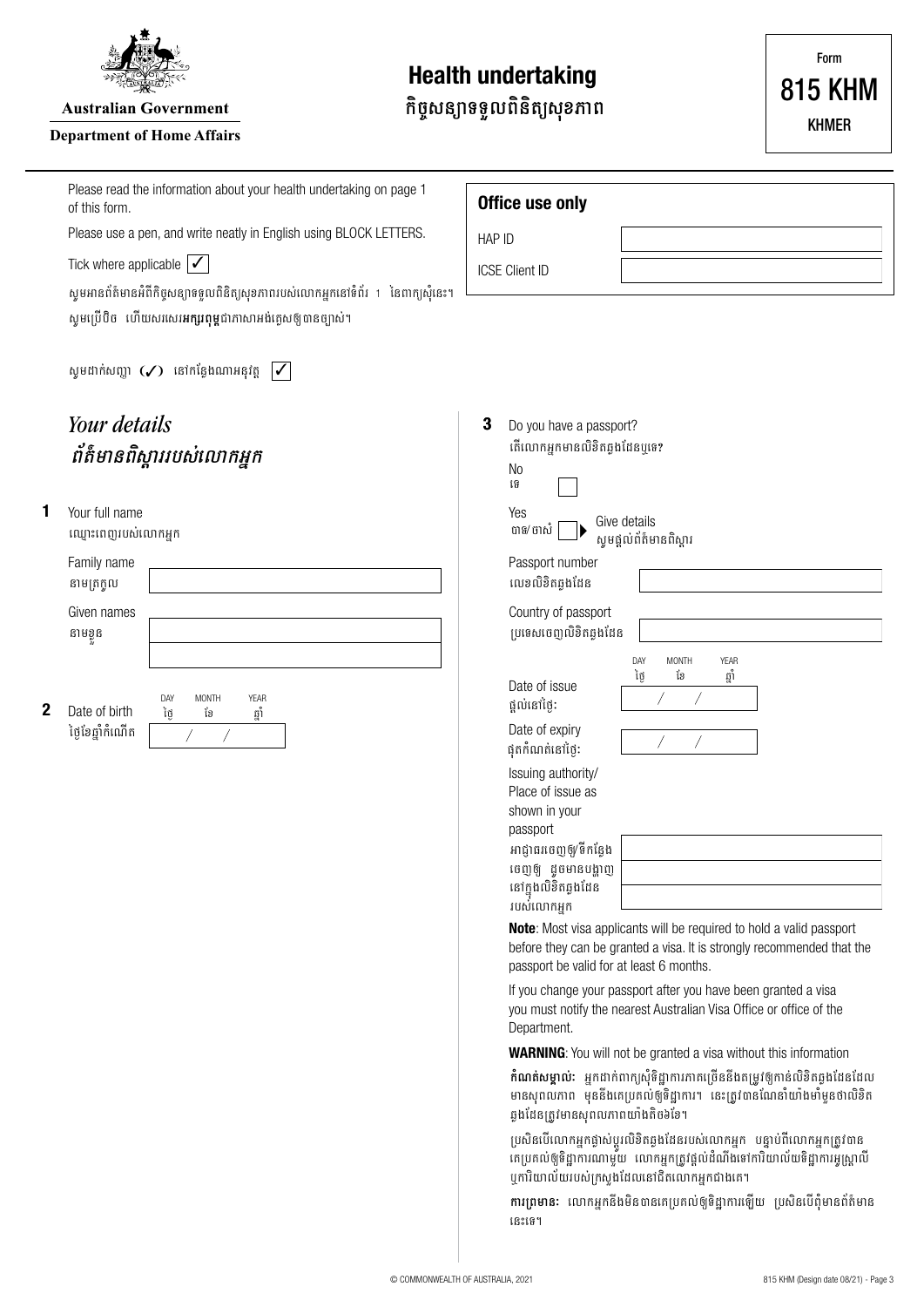#### $\Delta$ Contact details in Australia

Note: Give full residential address, including postcode and telephone number where possible. If you do not know what your address in Australia will be, you must give the name and address of a person in Australia who will know how to contact you (for example, a relative, a friend, your employer or a staff member at your proposed study institution).

#### ព័ត៌មានទាក់ទងនៅក្នុងប្រទេសអូស្រ្តាលី

**កំណត់សម្គាល់:** ផ្តល់់អាសយដ្ឋានរស់នៅឲ្យបានពេញលេញ មានរួមទាំងលេខតំបន់ និងលេខទូរស័ព្ទ កន្លែងណាអនុវត្ត។ ប្រសិនបើលោកអ្នកពុំដឹងអាសយដ្ឋានរបស់លោក អកនៅកងប្រទេសអស្រាលីថានៅកនែងណាទេ លោកអក្សេងជល់ឈោះ និងអាសយ ដ្ឋាននៃបុគ្គលដែលនៅក្នុងប្រទេសអូស្ត្រាលី ដែលនឹងដឹងពីរបៀបទាក់ទងជាមួយលោក អ្នក (ឧទាហរណ៍ ញ៉ាតិសន្ធាន មិត្តភក្តិ និយោជករបស់លោកអ្នក បុសមាជិកបុគ្គ លិកនៅស្ថាប័នសិក្សាដែលដាក់ស្ទើរបស់លោកអ្នក)។

# Address

5

6

អាសយដាន

|                                                       | POSTCODE<br>លេខតំបន់                                                                                                                                                                                                                              |
|-------------------------------------------------------|---------------------------------------------------------------------------------------------------------------------------------------------------------------------------------------------------------------------------------------------------|
| Telephone numbers<br>លេខទូរស័ព្ទ                      |                                                                                                                                                                                                                                                   |
| Office hours<br>ក្នុងមោំងធ្វើការ                      | AREA CODE<br>(លេខតំបន់                                                                                                                                                                                                                            |
| After hours<br>ក្រៅម៉ោងធ្វើការ                        | AREA CODE<br>(លេខតំបន់                                                                                                                                                                                                                            |
| Mobile<br>លេខទូរស័ព្ទចល័ត                             |                                                                                                                                                                                                                                                   |
| email, or other electronic means?                     | Do you agree to the Department communicating with you by fax,<br>តើលោកអ្នកយល់ព្រមឲ្យក្រសួងទាក់ទងជាមួយលោកអ្នកតាមទូរសារ អ៊ីម៉េល<br>ឬតាមមធ្យោបាយគ្រឿងអេឡិកត្រូនិកផ្សេងទៀតឬទេ?                                                                        |
| No<br>ទេ                                              |                                                                                                                                                                                                                                                   |
| Yes<br>បាទ/ ចាស៎                                      | Give details<br>សូមផ្តល់ព័ត៌មានពិស្តារ                                                                                                                                                                                                            |
| Fax number<br>លេខទ្ធរសារ                              | AREA CODE<br>(លេខតំបន់                                                                                                                                                                                                                            |
| Email address<br>អាសយដ្ឋានអ៊ីម៉េល                     |                                                                                                                                                                                                                                                   |
| permanent<br>អចិន្រ្តៃយ៍<br>temporary<br>បណ្តោះអាសន្ន | Intended duration of stay in Australia<br>អំឡុងពេលដែលបំរុងនឹងស្នាក់នៅក្នុងប្រទេសអូស្ត្រាលី<br>Indicate length of stay in Australia<br>បញ្ជាក់ប្រាប់ពីរយៈពេលនៃការស្នាក់នៅក្នុងប្រទេសអូស្ត្រាលី<br>months<br>ខែ<br>weeks<br>days<br>ថ្ងៃ<br>អាទិត្យ |

# Client undertaking កិច្ចសន្យារបស់អតិថិជន

**WARNING:** Giving false or misleading information is a serious offence.

- $\overline{7}$ I undertake the following:
	- (for applicants outside Australia) to contact the Health Undertaking Service within 4 weeks of my arrival in Australia;
	- to report to the health clinic to which I am referred:
	- to place myself under the health clinic's professional supervision and to undergo any required course of treatment, chest x-ray examination or investigation;
	- to inform that health clinic each time I change my address in Australia throughout the period during which my health is being monitored:
	- to inform that health clinic whenever I am about to leave Australia and to report upon my return, throughout the period during which my health is being monitored; and
	- (for applicants outside Australia) to inform the Australian Visa Office where I lodged my application if, before my departure, I change my contact details.

Note: If you are an applicant under 16 years of age then a parent or guardian should sign this form.

ការព្រមាន: ការផ្តល់ព័ត៌មានក្លែងបន្ធំ ឬនាំឲ្យយល់ខុសគឺជាបទល្មើសដ៏ធ្ងន់ធ្ងរ។

ខ្ញុំសូមធ្វើការសន្យាដូចតទៅនេះ:

- (សម្រាប់អ្នកដាក់ពាក្យសុំនៅក្រៅប្រទេសអូស្រ្តាលី) ដើម្បីរាយការណ៍ទៅសេវា កិច្ចសន្យាទទួលពិនិត្យសុខភាព ក្នុងរង្វង់ពេល៤អាទិត្យនៃការមកដល់ប្រទេស អូស្ត្រាលីរបស់ខ្ញុំ។
- ដើម្បីរាយការណ៍ទៅគិលានដ្ឋានពិនិត្យសុខភាពដែលបានបញ្ជូនខ្ញុំ។
- ដើម្បីដាក់ខ្លួនខ្ញុំនៅក្រោមការមើលគ្រប់គ្រងផ្នែកវិជ្ជាជីវៈរបស់គិលានដ្ឋានពិនិត្យសុខ ភាព ហើយបំពេញកម្មវិធីព្យាបាលណាមួយដែលតម្រូវការពិនិត្យ ឬការតាមដាន លើការថតដើមទ្រូងដោយកម្មរស្តីអិក្ស។
- ដើម្បីផ្តល់ដំណឹងទៅគិលានដ្ឋានពិនិត្យសុខភាពនោះ រៀងរាល់ពេលដែលខ្ញុំផ្លាស់ប្តូរ អាសយដ្ឋានរបស់ខ្ញុំនៅក្នុងប្រទេសអ្វស្ត្រាលី ពេញទូទាំងអំឡុងពេលដែលសុខភាព របស់ខ្ញុំកំពុងត្រូវគេត្រួតពិនិត្យ។
- ដើម្បីផ្តល់ដំណឹងទៅឲ្យគិលានដ្ឋានពិនិត្យសុខភាពនោះ នៅពេលណាដែលខ្ញុំបំរុង នឹងថាកចេញពីប្រទេសអូស្ត្រាលី ហើយរាយការណ៍ប្រាប់ពេលណាខ្ញុំត្រឡប់មកវិញ ពេញទូទាំងអំឡុងពេលដែលសុខភាពរបស់ខ្ញុំកំពុងត្រូវគេត្រួតពិនិត្យ ហើយនិង
- (សម្រាប់អ្នកដាក់ពាក្យសុំនៅក្រៅប្រទេសអូស្ត្រាលី) ដើម្បីជូនដំណឹងដល់ការិយាល័យទិ ដ្ឋាការអូស្ត្រាលី កន្លែងដែលខ្ញុំបានដាក់ពាក្យសុំរបស់ខ្ញុំ មុនការចាកចេញដំណើររបស់ខ្ញុំ ប្រសិនបើខ្ញុំផ្លាស់ប្តូរព័ត៌មានទំនាក់ទំនង។

កំណត់សម្គាល់ៈ ប្រសិនបើលោកអ្នកជាអ្នកដាក់ពាក្យសុំមានអាយុនៅក្រោម១៦ឆ្នាំ នោះមាតា ឬបិតា ឬអាណាព្យាបាលគួរចុះហត្ថលេខាលើពាក្យបំពេញនេះ។